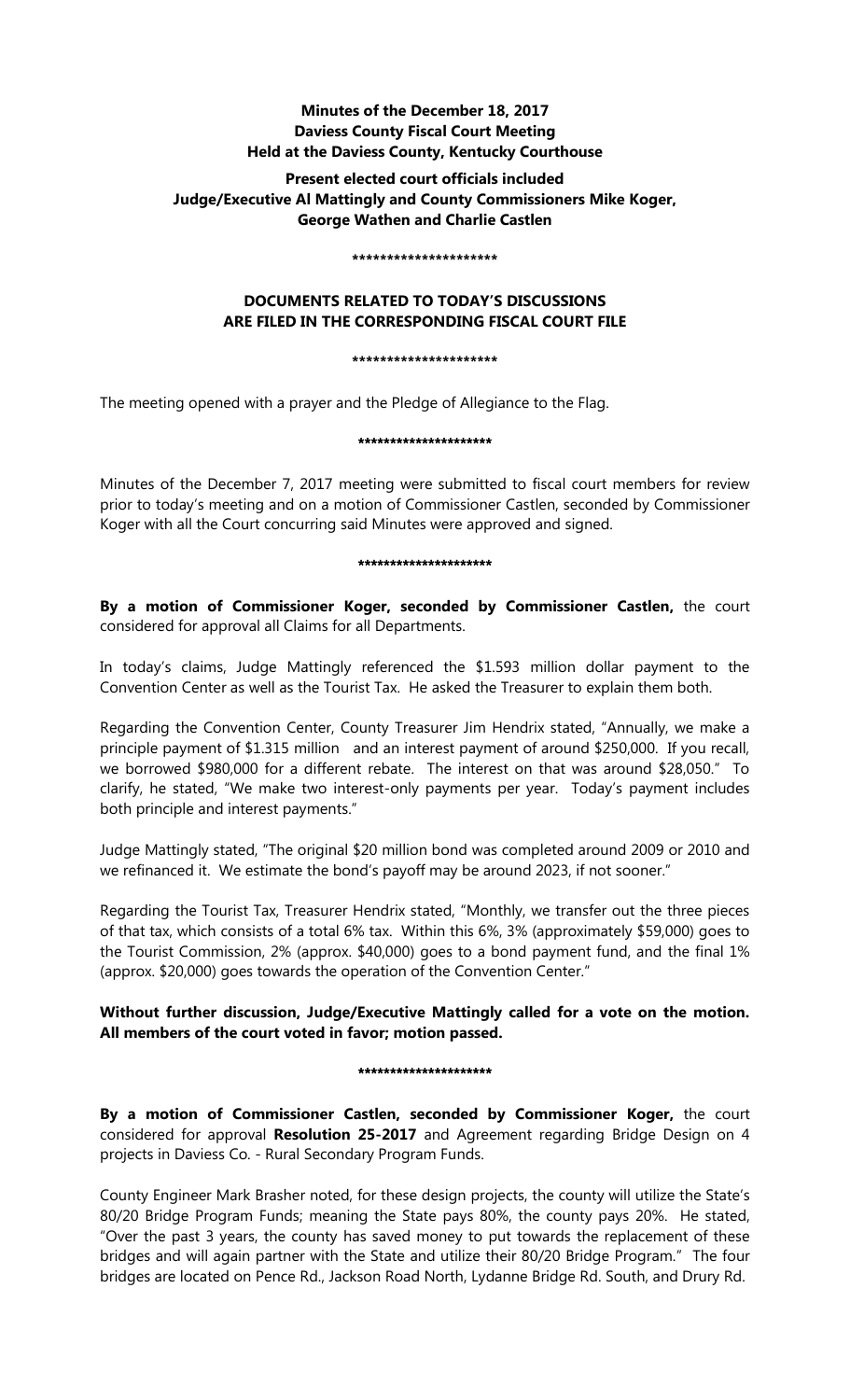**Without further discussion, Judge/Executive Mattingly called for a vote on the motion. All members of the court voted in favor; motion passed.** 

#### **\*\*\*\*\*\*\*\*\*\*\*\*\*\*\*\*\*\*\*\*\***

**By a motion of Commissioner Koger, seconded by Commissioner Castlen,** the court considered for approval Surety Bond Release for Woodland Ridge Subdivision, Unit #6. **Without further discussion, Judge/Executive Mattingly called for a vote on the motion. All members of the court voted in favor; motion passed.** 

#### **\*\*\*\*\*\*\*\*\*\*\*\*\*\*\*\*\*\*\*\*\***

**By a motion of Commissioner Castlen, seconded by Commissioner Wathen,** the court considered for approval to Appoint David Smith (41-2017) to the (MidAmerica) **Development Review Board** - TERM: 12/31/2017 – as directed.

**Without further discussion, Judge/Executive Mattingly called for a vote on the motion. All members of the court voted in favor; motion passed.** 

### **\*\*\*\*\*\*\*\*\*\*\*\*\*\*\*\*\*\*\*\*\***

**By a motion of Commissioner Castlen, seconded by Commissioner Koger,** the court considered for approval to Appoint George Wathen (42-2017) to the **DC Drainage Commission** - TERM: 12/31/2017 – 12/31/2020.

**Without further discussion, Judge/Executive Mattingly called for a vote on the motion. All members of the court voted in favor; motion passed.** 

### **\*\*\*\*\*\*\*\*\*\*\*\*\*\*\*\*\*\*\*\*\***

**By a motion of Commissioner Koger, seconded by Commissioner Castlen,** the court considered for approval to Appoint Sim Davenport (43-2017) to the **Green River Area Council on Aging** - TERM: 12/31/2017 – 12/31/2020.

**Without further discussion, Judge/Executive Mattingly called for a vote on the motion. All members of the court voted in favor; motion passed.** 

### **\*\*\*\*\*\*\*\*\*\*\*\*\*\*\*\*\*\*\*\*\***

**By a motion of Commissioner Wathen, seconded by Commissioner Koger,** the court considered for approval to Appoint Manuel Ball (44-2017) to the **OMPC** - TERM: 12/31/2017 – 12/31/2021.

**Without further discussion, Judge/Executive Mattingly called for a vote on the motion. All members of the court voted in favor; motion passed.** 

## **\*\*\*\*\*\*\*\*\*\*\*\*\*\*\*\*\*\*\*\*\***

**By a motion of Commissioner Castlen, seconded by Commissioner Wathen,** the court considered for approval to Appoint Helen Mountjoy (Tri-Joint Appointee) (47-2017) to the **GRADD Board** - TERM: 12/31/2017 – 12/31/2020.

**Without further discussion, Judge/Executive Mattingly called for a vote on the motion. All members of the court voted in favor; motion passed.** 

### **\*\*\*\*\*\*\*\*\*\*\*\*\*\*\*\*\*\*\*\*\***

**By a motion of Commissioner Koger, seconded by Commissioner Wathen,** the court considered for approval to Appoint Larry Mayfield (48-2017) to the **Green River Regional Industrial Dev. Authority Board -** TERM: 12/31/2017 – 12/31/2021.

**Without further discussion, Judge/Executive Mattingly called for a vote on the motion. All members of the court voted in favor; motion passed.**